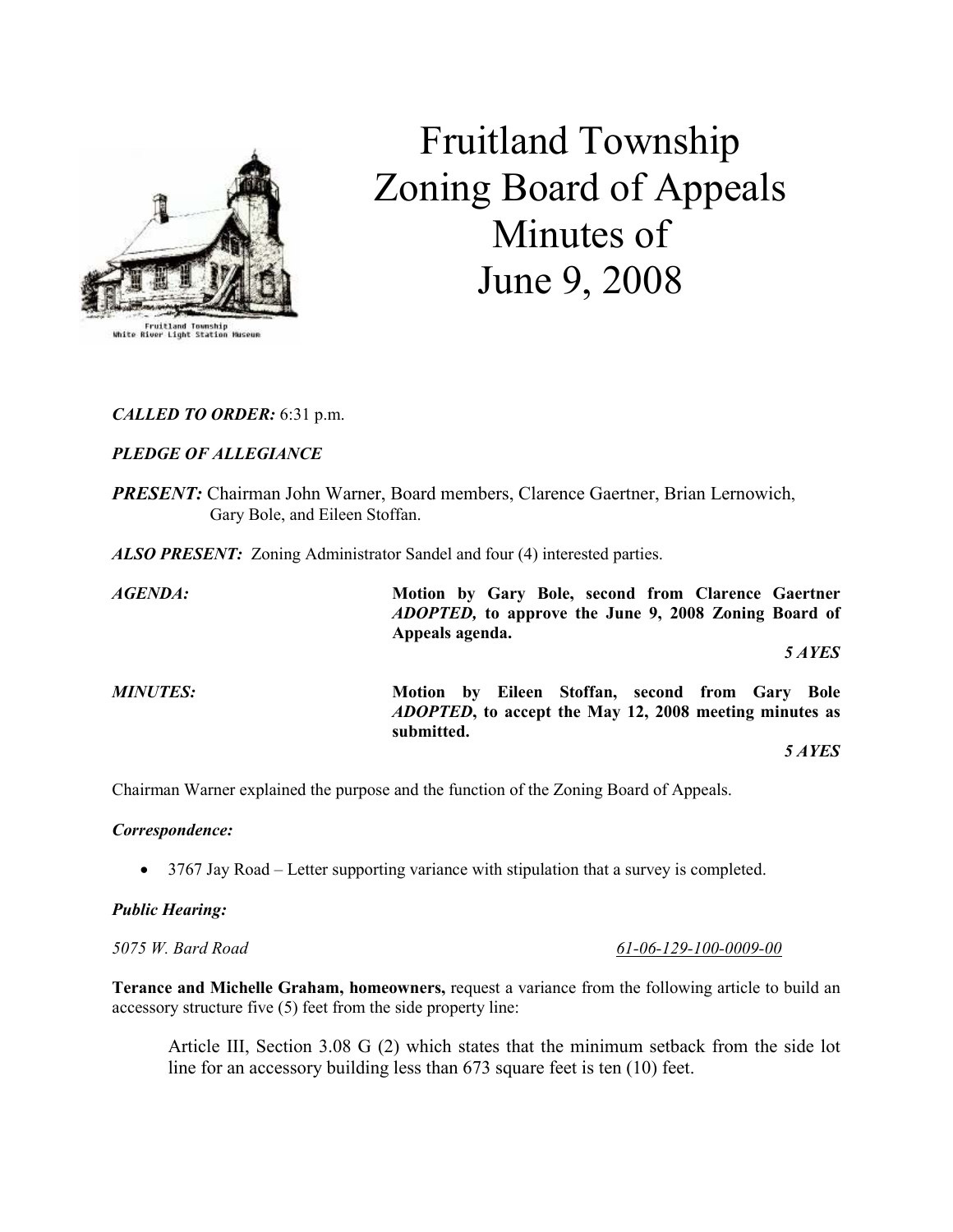Terence Graham, homeowner, stated he would like to build an accessory building to replace a temporary structure that he intends to remove. He also stated that if the new accessory structure were moved farther from the side lot line, the angle would be difficult to access from the driveway.

Board member Stoffan stated that she visited the property and the building of the new accessory structure with removal of the temporary structure would enhance the appearance of the property. Board member Bole stated that he also visited the site and he agrees, but is uncomfortable with the vague lot lines. Board member Bole also stated that the building of the accessory structure would not require removal of trees from the property.

### Public Comment:

Judy Marcinkowski, 3767 Jay Road – Stated she is a neighbor to the west of the Graham's and she would like to know the height of the proposed accessory structure, and if the property line issue would be addressed. She stated that the property was last surveyed approximately 18 years ago, and that the line markers are close, but not exact.

Terence Graham, homeowner, responded that the proposed accessory building would be of standard height, and that he was willing to have a survey completed to establish the exact property line.

## Public Hearing closed at 6:59 p.m.

### Board Comments:

Board member Gaertner feels that the structure could be moved to meet the ordinance without the need for a variance. Board member Gaertner also stated that he is uncomfortable with the lack of accurate dimensions on the site plan.

Chairman Warner stated that with the amount of acreage owned by the homeowner, he feels that that the proposed accessory building does not need to be that close to the neighbor's property line.

Board member Bole stated that he is in favor of the removal of the temporary structure and that the neighbor's approve of the proposed accessory building.

Board member Lernowich stated that he feels the accessory structure would enhance the property, clear up old property issues with regard to the temporary structure, and has the approval of the neighbor's. He also stated that he appreciated the applicant's honesty in reporting the close proximity to the side property line when approaching the Zoning Board of Appeals.

Board member Stoffan stated she feels the accessory structure would enhance the property, but expressed concern about the final appearance of the building. She stated she would like to see the accessory structure sided in a neutral shade to match the home. Board member Stoffan also stated that she would like to see more adherence to presenting an architectural quality drawing while addressing the Board, which would eliminate many of the questions present in this case.

> Motion by Eileen Stoffan, second from Brian Lernowich, ADOPTED, to grant variance as submitted to Terence and Michelle Graham, 5075 W. Bard Road, parcel #61-06-129- 100-0009-00, from Article III, Section 3.08 G (2), with the stipulations that the property line be surveyed, that the accessory building is one (1) story of standard height, and that the building is finished with similar exterior to the home.